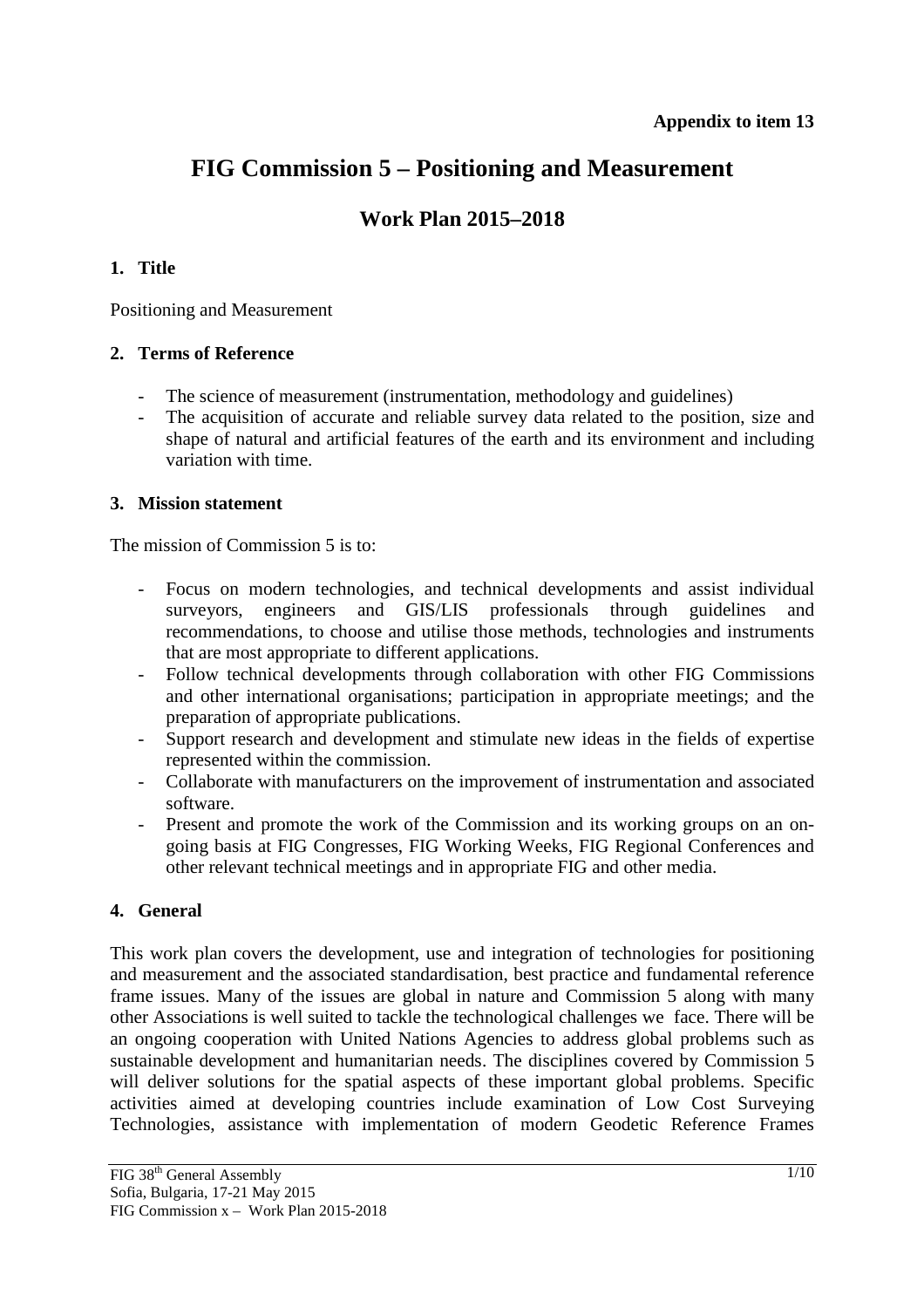(including Vertical Reference Frames) and associated infrastructure and contribution to appropriate Continuing Professional Development programs.

In addition to the specific activities above, the Commission will support and contribute to FIG Task Forces and the Standards Network. The Commission will also respond to the FIG Council to address new issues as they emerge.

# **5. Working Groups**

# **Working Group 5.1 – Standards, Quality Assurance and Calibration**

Policy Issues

- Influence the development of standards affecting positioning and measurement instruments and methods, in collaboration with the FIG Standards Network and through participation in the relevant technical committees (TCs) of the International Standards Organisation (ISO) and other appropriate bodies.
- Acceptance controls, quality assurance and certification and their impact on the surveying profession.
- Testing and calibration of measuring instruments.
- Assist other Commission Working Groups to implement Standards from TC 172/SC 6 and ISO TC211 as appropriate.

# Chair

David Martin (France), e-mail: david.martin@esrf.fr

Specific project(s)

- Guide for the expression of uncertainty in measurements (GUM) for surveying
- Connection to ISO TC211

# Workshop(s)

- Participation in FIG Working Weeks and other major Commission events with dedicated Technical Sessions and/or Workshops as appropriate.
- Special Session on ISO TC211 at a FIG Working Week.

# Publication(s)

- A dedicated publication regarding the implementation of the "Guide for the expression of uncertainty in measurements" (GUM) for surveying

# Timetable

- Draft publications will be presented at FIG Working Weeks during the term of this plan and according to a timetable to be developed by the Working Group Chairs.
- Working group final report and outcomes will be presented at dedicated session, FIG Congress, 2018.

# Beneficiaries

FIG member associations, manufacturers and users of survey equipment, governments, standardisation organisations, decision makers, GIS developers and users, surveying businesses, individual surveyors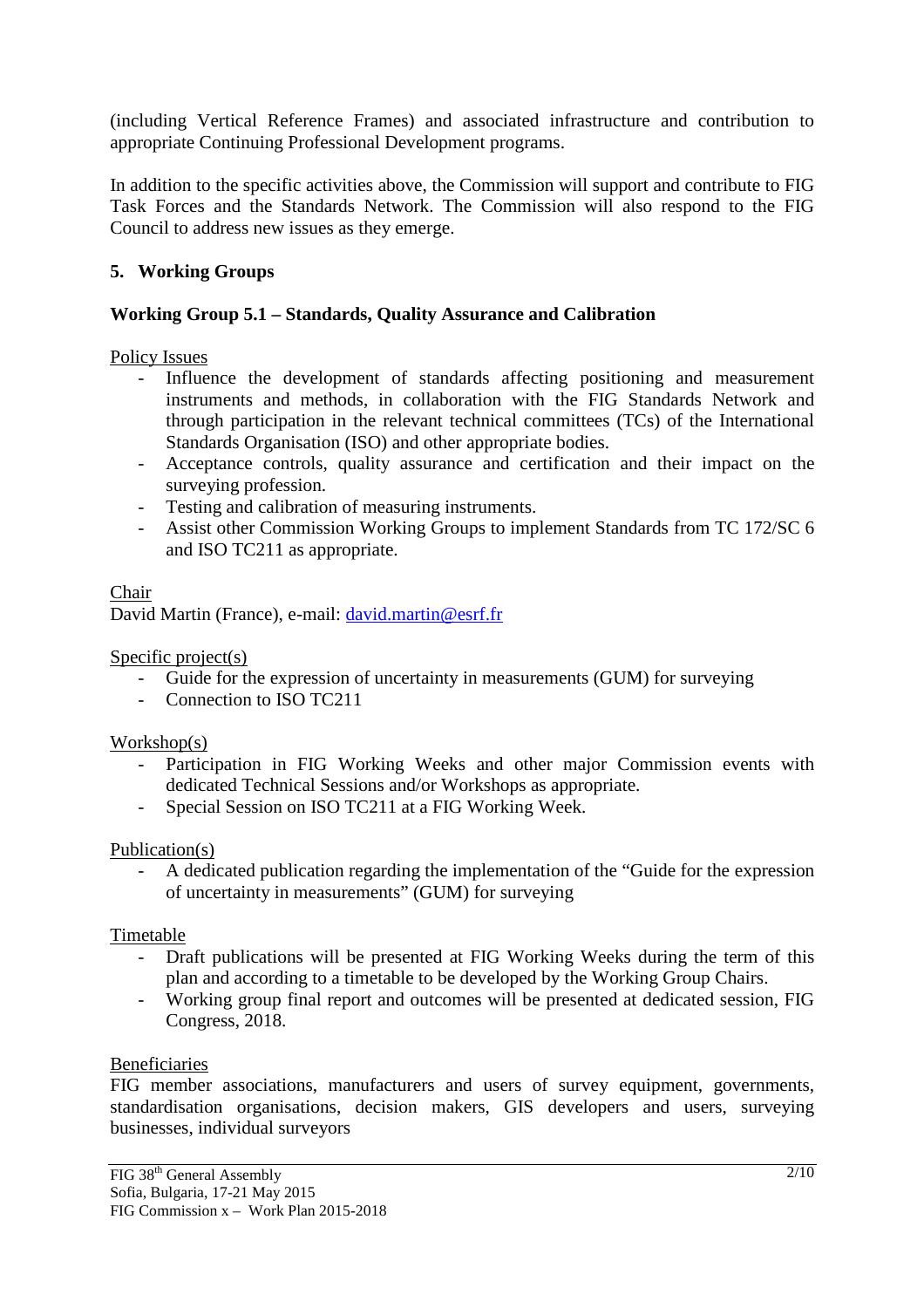# **Working Group 5.2 – 3D Reference Frames**

Policy issues

- Work to bring together all organisations involved in defining or using reference frames to develop common approaches and avoid duplication. Such organisations include FIG, the International Association of Geodesy (IAG), ISO, groups of national mapping agencies, other influential national agencies.
- Continue the existing co-operation with IAG on the Regional Reference Frame Projects such as AFREF, APREF, EUREF, NAREF, and SIRGAS.
- Consider options for the development and implementation of 4 dimensional datums that incorporate the effects plate tectonic and regional effects such as those due to earthquakes or local effects such as landslides.
- Provide background technical information on relevant issues written in a way that is accessible to the surveying practitioners.
- Examine how surveying practitioners can access the reference frame, through less emphasis on networks of ground monuments and more emphasis on Global Navigation Satellite Systems (GNSS) base stations.
- Provide information on the maintenance of CORS networks to ensure long-term stability

# Chair

Nic Donnelly (New Zealand), e-mail: ndonnelly@linz.govt.nz

# Specific project(s)

- Review of Reference Frames in Practise Manual,
- Connection to ISO-TC211: Geodetic Registry Network.

# Workshop(s)

- Continuing Seminars on Reference Frames in Practise, 3D and vertical frames
- Participation in FIG Working Weeks and other major Commission events with dedicated Technical Sessions.

# Publication(s)

- FIG Publication on ITRF
- Publication regarding national datums (different types)

# Timetable

- Draft publications will be presented at FIG Working Weeks during the term of this plan and according to a timetable to be developed by the Working Group Chairs.
- Working group final report and outcomes will be presented at dedicated session, FIG Congress, 2018.

# **Working Group 5.3 – Vertical Reference Frames**

# Policy issues

- Educate FIG member agencies on current and future status of regional and global vertical reference frames and height systems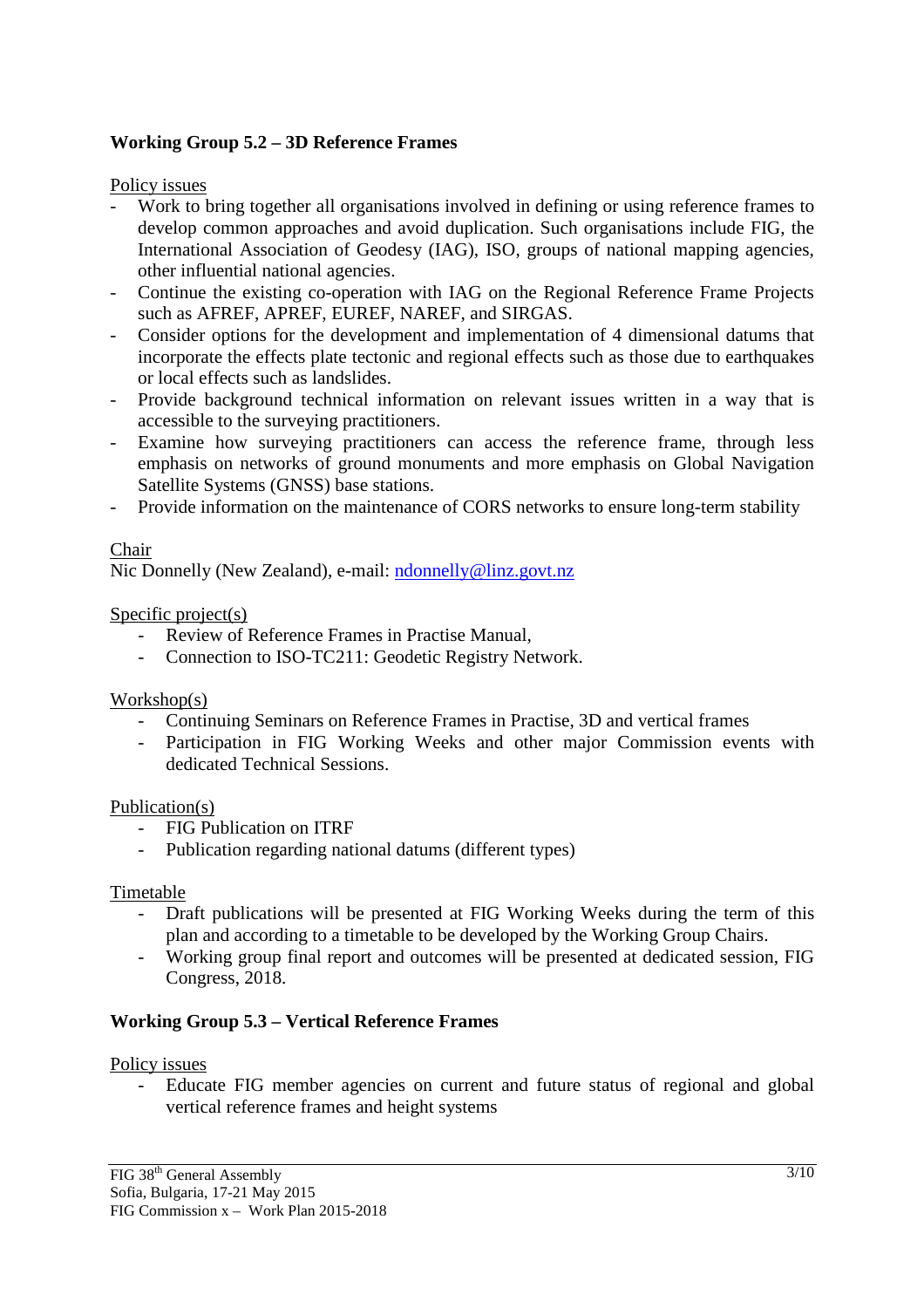- Educate FIG member agencies on practical aspects about the implementation of new geopotential datums including:
	- o access using geoid height models and a geometric datum
	- o redefining heights on existing bench marks to serve as secondary control
	- o ties between height systems and local and global mean sea level

# Chair

Kevin Kelly (USA), e-mail: kevin\_kelly@esri.com Co-Chair Dan Roman (USA), e-mail: dan.roman@noaa.gov

#### Specific project(s)

- Solicit members for WG
- Inventory/catalogue of height systems and vertical datums in use by countries and/or FIG member agencies
- Capture planned changes and timelines for the evolution of height systems in countries and by FIG member agencies

#### Workshop(s)

- Special Sessions regarding vertical reference systems at FIG Working Weeks, other major FIG events and at related conferences including Reference Frame in Practice Seminars.
- Splinter meetings to coordinate activities at national and international meetings including UN-GGIM, IAG (Commission2 and IGFS), and UNOOSA

#### Publication(s)

- Chart of definitions of vertical datums (including tidal datums), height systems and their relationships
- Review paper on principles vertical reference frames and height system unification
- FIG publication on "Vertical Reference Frames in Practice" covering practical aspects of and procedures for using vertical reference frames and height systems
- Develop a series of papers on practical aspects of implementing new national vertical datums consistent with global and regional height systems

#### Timetable

- Working group final report and outcomes will be presented at dedicated session, FIG Congress, 2018.

#### Beneficiaries

FIG member associations, government agencies, decision makers, GIS developers and users, surveying businesses, individual surveyors.

# **Working Group 5.4 – GNSS**

#### Policy issues

- Examine the positioning services using CORS and automated positioning software via WWW.
- Support and disseminate emerging positioning techniques using GNSS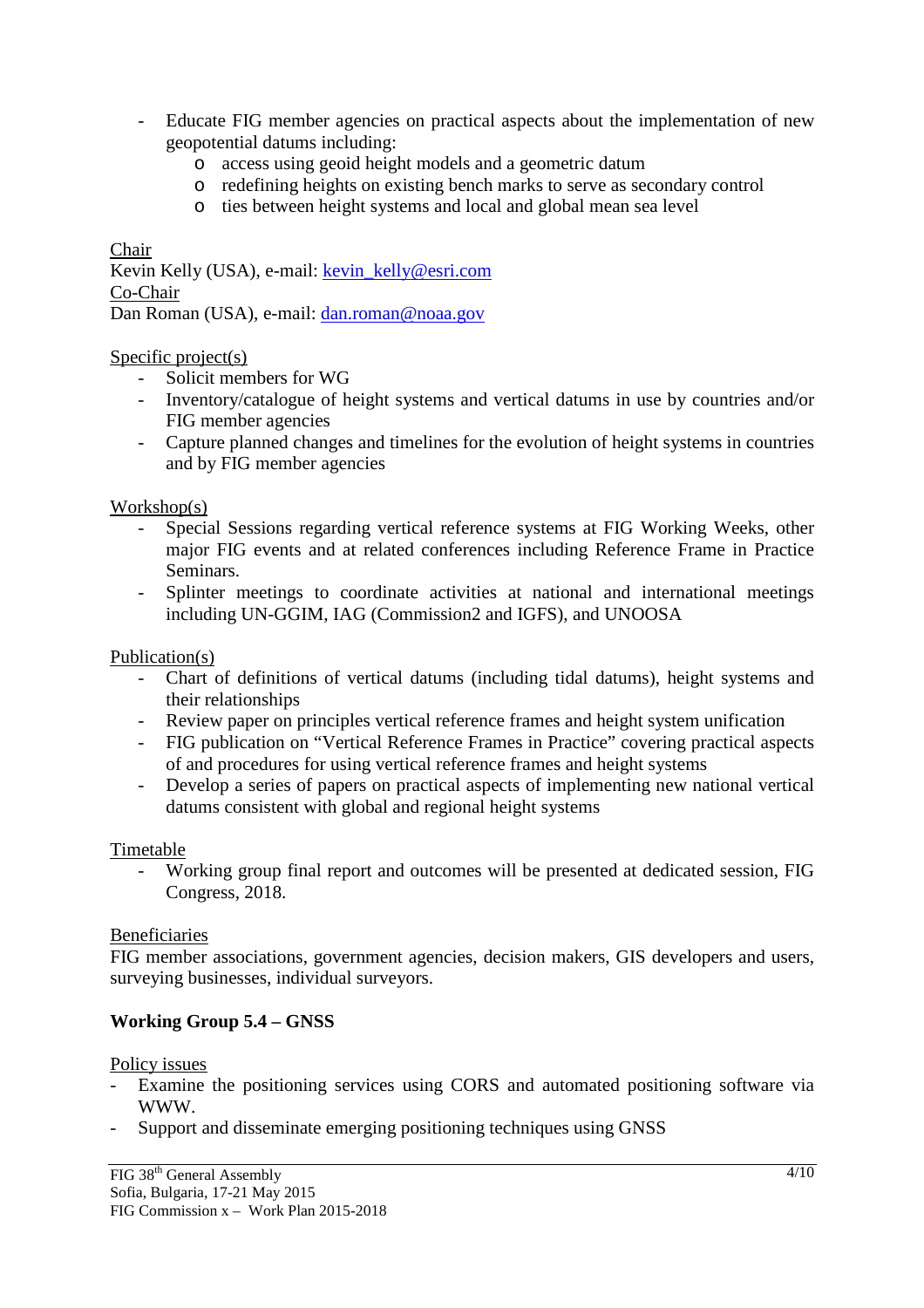- Research and dissemination regarding real time networks
- Multi-GNSS products and advancements
- Provide FIG input during planning and implementation phases associated with programs of modernisation and development of all GNSS

Chair Neil D. Weston (USA), e-mail: Neil.D.Weston@noaa.gov Co-Chair Suelynn Choy (Australia), e-mail: suelynn.choy@rmit.edu.au

#### Specific project(s)

Research and Publications on "Precise Point Positioning, Network RTK, Processing Services, Low-Cost GNSS, Multi-GNSS"

# Workshops

- Continuing Seminars on Reference Frames in Practise, 3D and vertical frames
- Special Session regarding these topics on FIG Working Weeks and Conferences.

#### Publications

- Publication on PPP misconceptions, challenges and opportunities
- Publication on Multi-GNSS advances including best-practise examples

#### Timetable

- Draft publications will be presented at FIG Working Weeks during the term of this plan and according to a timetable to be developed by the Working Group Chairs.
- Working group final report and outcomes will be presented at dedicated session, FIG Congress, 2018.

# Beneficiaries

FIG member associations, government agencies, decision makers, GIS developers and users, surveying businesses, individual surveyors.

# **Working Group 5.5 – Multi-Sensor-Systems**

(joint with IAG)

# Policy issues

This group is a joint working group between FIG and IAG. It focuses on the development of shared resources that extend our understanding of the theory, tools and technologies applicable to the development of multi sensor systems. It has a major focus on;

- Performance characterization of positioning sensors and technologies that can play a role in augmenting core GNSS capabilities
- Theoretical and practical evaluation of current algorithms for measurement integration within multi sensor systems.
- The development of new measurement integration algorithms based around innovative modeling techniques in other research domains such as machine learning and genetic algorithms, spatial cognition etc.
- Establishing links between the outcomes of this WG and other IAG and FIG WGs (across the whole period)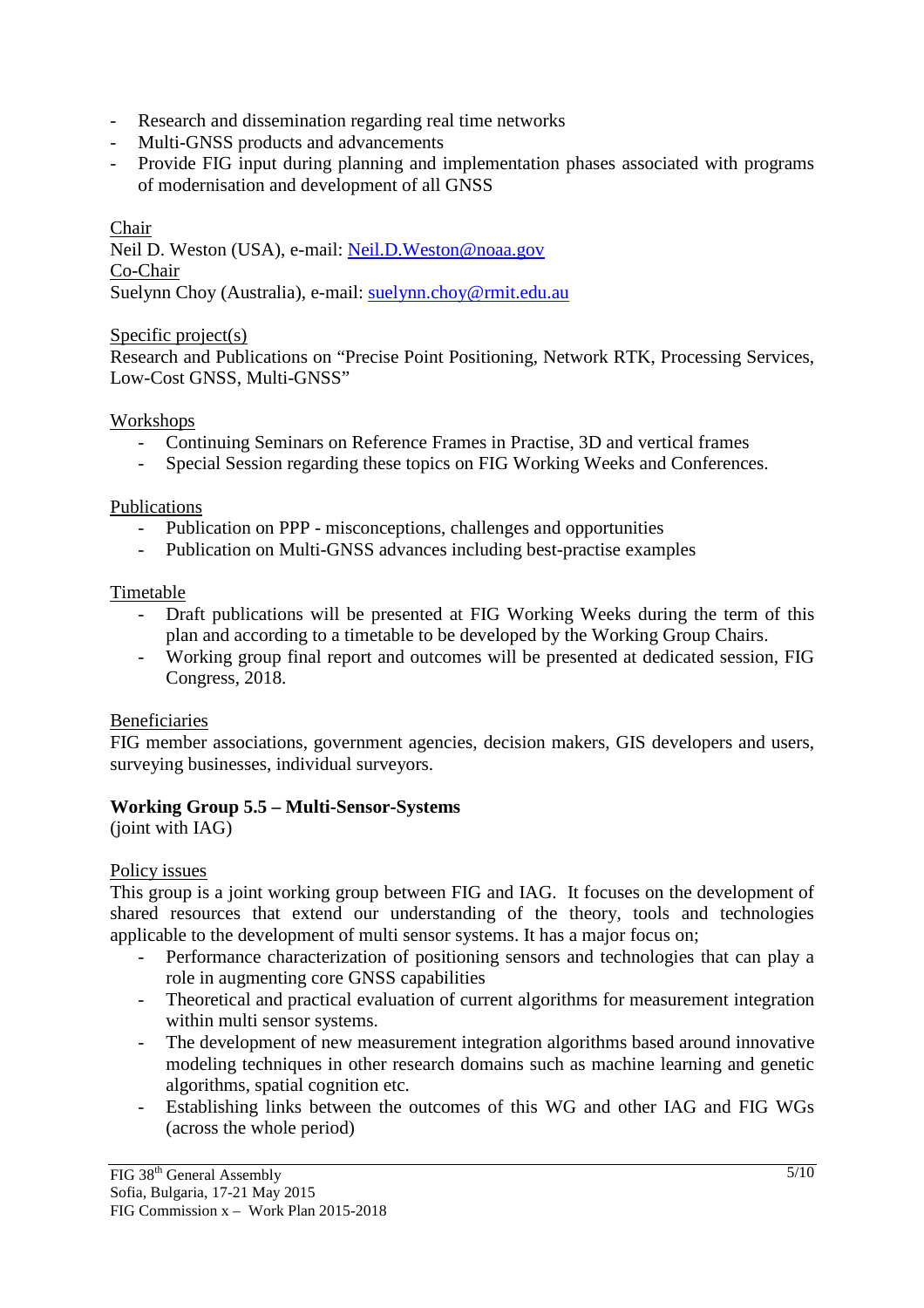- Generating formal parameters that describe the performance of current and emerging positioning technologies that can inform FIG and IAG members.

Chair Allison Kealy (Australia), e-mail: a.kealy@unimelb.edu.au Co-Chair Guenther Retscher (Austria), e-mail: Guenther.Retscher@geo.tuwien.ac.at

Specific project(s)

- International field experiments and workshops on a range of multi sensor systems and technologies.
- Evaluation of UAV capabilities and the increasing role of multi-sensor systems in UAV navigation.
- Investigate the role of vision based measurements in improving the navigation performance of multi sensor systems.
- Development of shared resources to encourage rapid research and advancements internationally.

# Workshops

Special Sessions at Working Weeks and Supporting Special international conferences and symposia including: Mobile Mapping Symposium, ION GNSS, IGNSS Australia, IPIN, etc.

#### Publications

A number of papers will be submitted to relevant conferences and technical journals. A special journal edition of papers from the Mobile Mapping Symposium in 2015 will be supported.

# Timetable

- Draft publications will be presented at FIG Working Weeks during the term of this plan and according to a timetable to be developed by the Working Group Chairs.
- Working group final report and outcomes will be presented at dedicated session, FIG Congress, 2018.

# Beneficiaries

FIG member associations, academic and research institutions, spatial data acquisition specialists, third party developers of LBS requiring mobile location information, GIS developers and users, surveying businesses, individual surveyors.

# **Working Group 5.6 – Cost Effective Positioning**

#### Policy issues

- Educate FIG member associations and individual surveyors on when to use which surveying instrument or evaluation software taking into account economic reasons
- Design fit-for-purpose surveying systems that are cost-effective
- Support decision makers for establishing cost-effective positioning solutions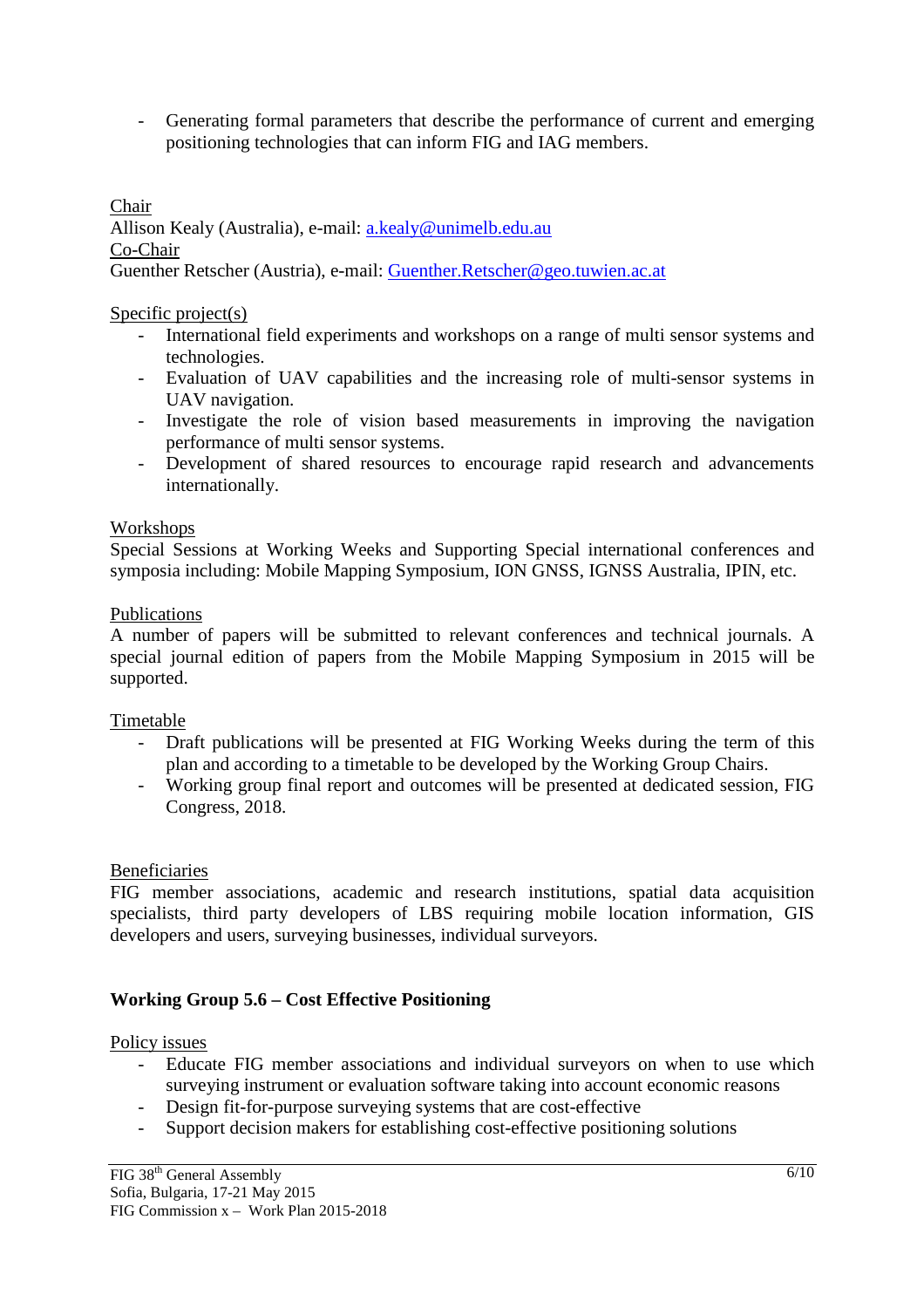Chair Leonid A. Lipatnikov (Russia) e-mail: l.lipatnikov@ssga.ru

Specific project(s)

Developing guidelines for cost-effective use and design of survey solutions including costs for labour and investment

Workshops FIG workshop with Commissions 3 and 7

Publications

FIG Publication on cost effective surveying techniques

Timetable

- Working group final report and outcomes will be presented at dedicated session, FIG Congress, 2018.

# Beneficiaries

FIG member associations, academic and research institutions, spatial data acquisition specialists, GIS developers and users, surveying businesses, individual surveyors mianly dedicated to developing countries.

# **6. Co-operation with Other Commissions and organisations**

- Commission 6 and ISPRS on Laser Scanning
- Commission 7 and 3 on Cost-Effective Positioning

# **7. Co-operation with United Nation Organisations, Sister Associations and other Partners**

- United Nations Office for Outer Space Affairs (UNOOSA) and ICG (International Committee on GNSS). FIG is co-chairing of the Task Force on Geodetic Reference Systems.
- UN GGIM is another field of cooperation between UN and FIG Commission 5.
- Strong Cooperation with International Association of Geodesy (IAG), with which FIG has a Memorandum of Understanding. Working group 5.5 is jointly organized with IAG.
- Good cooperation with International Society for Photogrammetry and Remote Sensing (ISPRS), the Permanent Committe on GIS Infrastructure Asia Pacific (PCGIAP) and the US based Institute of Navigation (ION).
- Contribution to International Standard Organizations, especially ISO.

# **8. Commission Officers**

# **Commission Chair**

Prof. Volker Schwieger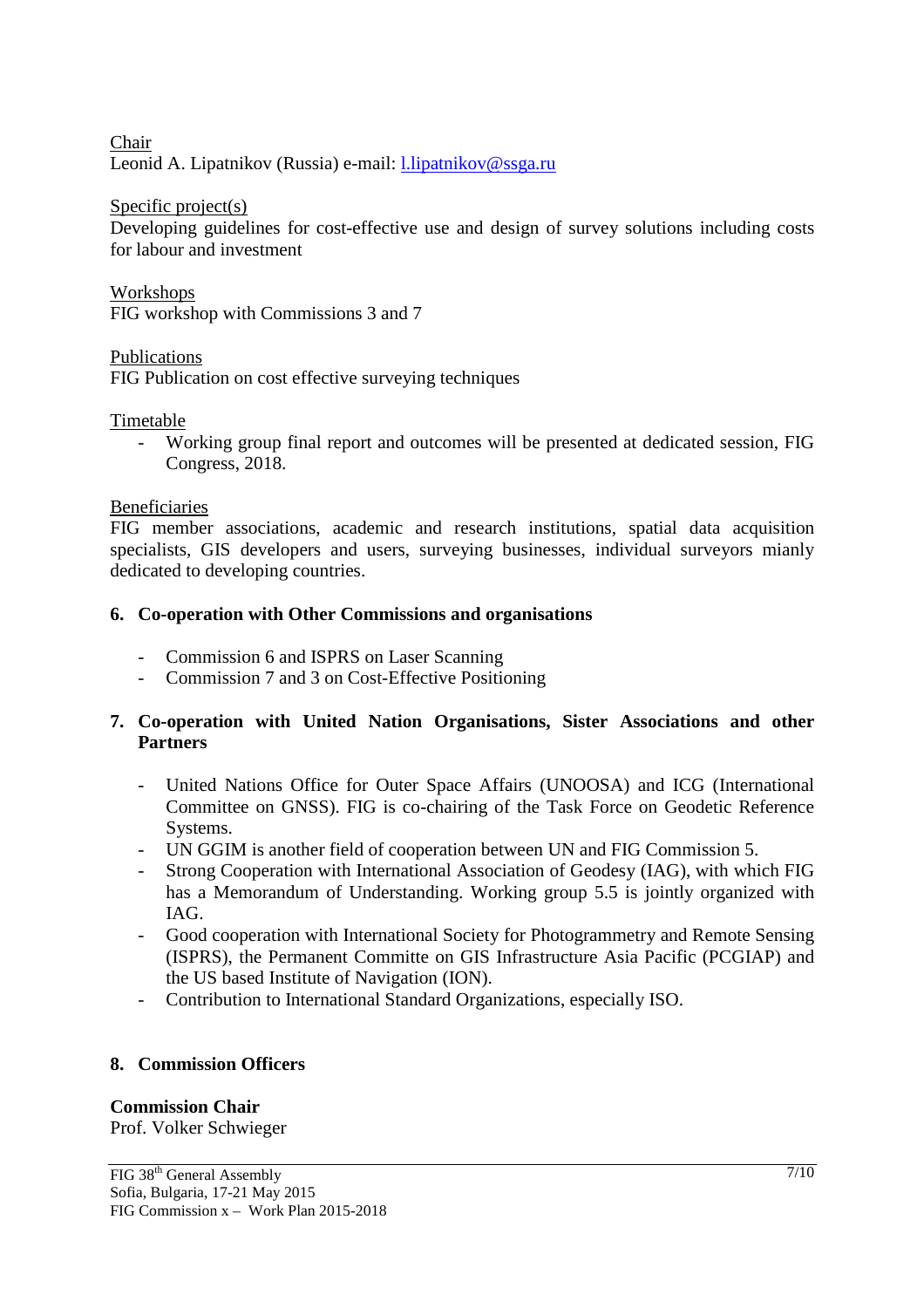University Stuttgart Institute of Engineering Geodesy Geschwister-Scholl-Strasse 24D D-70174 Stuttgart GERMANY Tel. + 49 711 685 84040 Fax + 49 711 685 84044 E-mail: volker.schwieger@ingeo.uni-stuttgart.de

# **Vice Chair of Administration**

Ms Li Zhang University Stuttgart Institute of Engineering Geodesy Geschwister-Scholl-Strasse 24D D-70174 Stuttgart GERMANY Tel. + 49 711 685 84049  $Fax + 4971168584044$ E-mail: li.zhang@ingeo.uni-stuttgart.de

#### **Chair of Working Group 5.1**

Dr. David Martin Alignment and Geodesy Group ESRF 6 rue Jules Horowitz BP220 38043 Grenoble Cedex FRANCE Tel. + 33 4 76 88 22 45 Mobile:  $Fax + 33476882313$ E-mail: david.martin@esrf.fr

#### **Chair of Working Group 5.2**

Mr. Nic Donnelly National Geodetic Office Land Information New Zealand PO Box 5501 Wellington 6145 NEW ZEALAND Tel: +64 4 460 0191 Email: ndonnelly@linz.govt.nz

#### **Chair of Working Group 5.3**

Mr. Kevin M. Kelly Esri Inc. 380 New York Street Redlands CA 92373

FIG 38th General Assembly Sofia, Bulgaria, 17-21 May 2015 FIG Commission x – Work Plan 2015-2018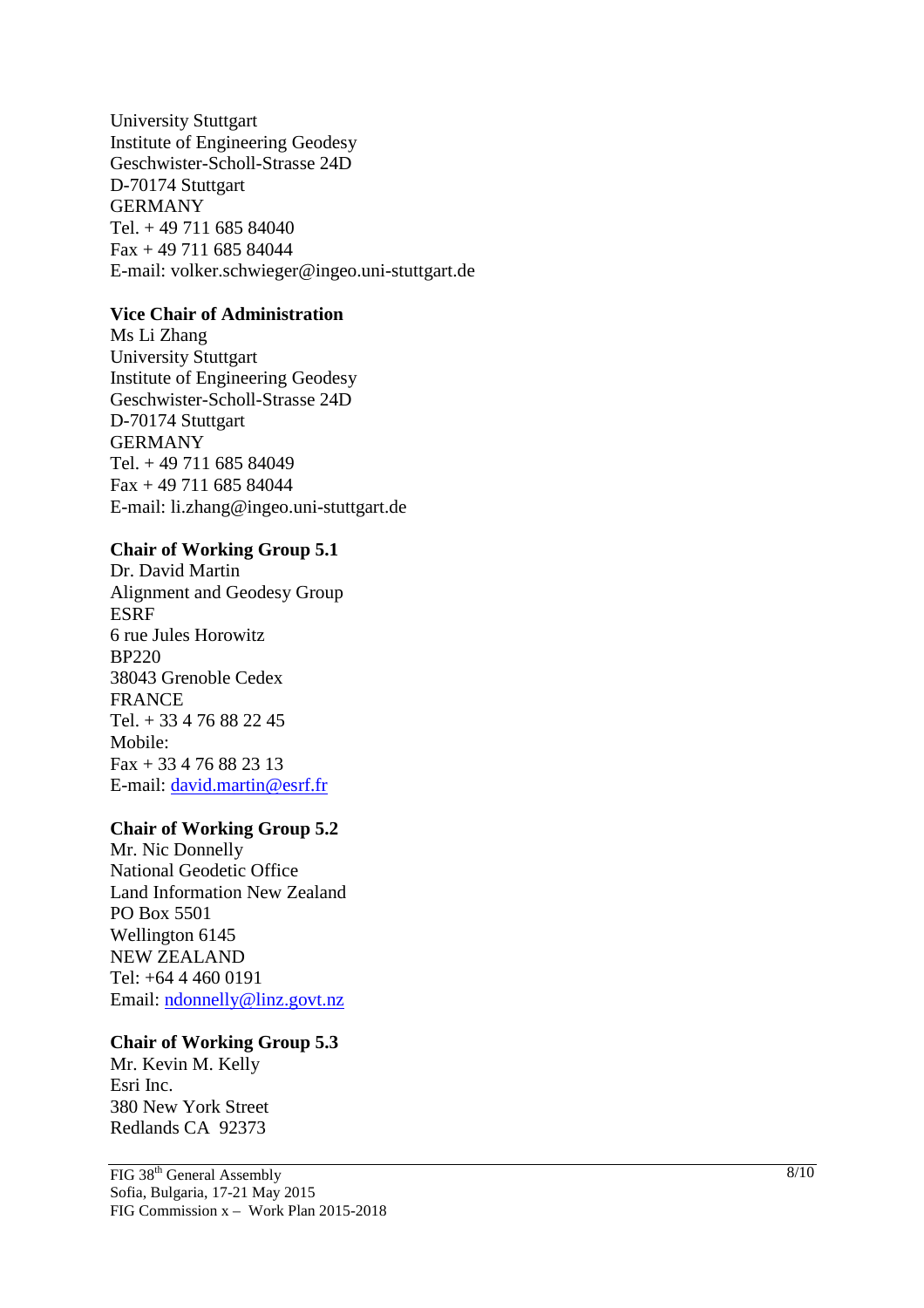USA Tel. +1-909.793.2853, ext. 1162 E-mail: kevin\_kelly@esri.com

#### **Co-Chair of Working Group 5.3**

Dr. Dan Roman NOAA National Geodetic Survey National Oceanic& Atmospheric Administration 1315 East-West Highway Silver Spring, MD 20910 **USA** Tel.: +1-301-713-3202 ext. 161 E-mail: dan.roman@noaa.gov

#### **Chair of Working Group 5.4**

Dr. Neil Weston Deputy Director NOAA National Geodetic Survey SSMC3, Rm 8658 1315 East-West Highway Silver Spring, MD 20910 **USA** Tel.: +1-301-713-2847 ext.202 Fax: +1-301-713-4475 E-mail: Neil.D.Weston@noaa.gov

# **Co-Chair of Working Group 5.4**

Dr. Suelynn Choy School of Mathematics and Geospatial Science RMIT University GPO Box 2476 Melbourne Victoria 3001 AUSTRALIA Tel.: +61 3 9925 2650 Fax: +61 3 9663 2517 Email: suelynn.choy@mit.edu.au

# **Chair of Working Group 5.5**

Dr. Allison Kealy Graduate Coordinator (Masters of Geomatic Engineering) Department of Geomatics The University of Melbourne Victoria 3010 AUSTRALIA Tel +61 3 8344 6804 Mobile :